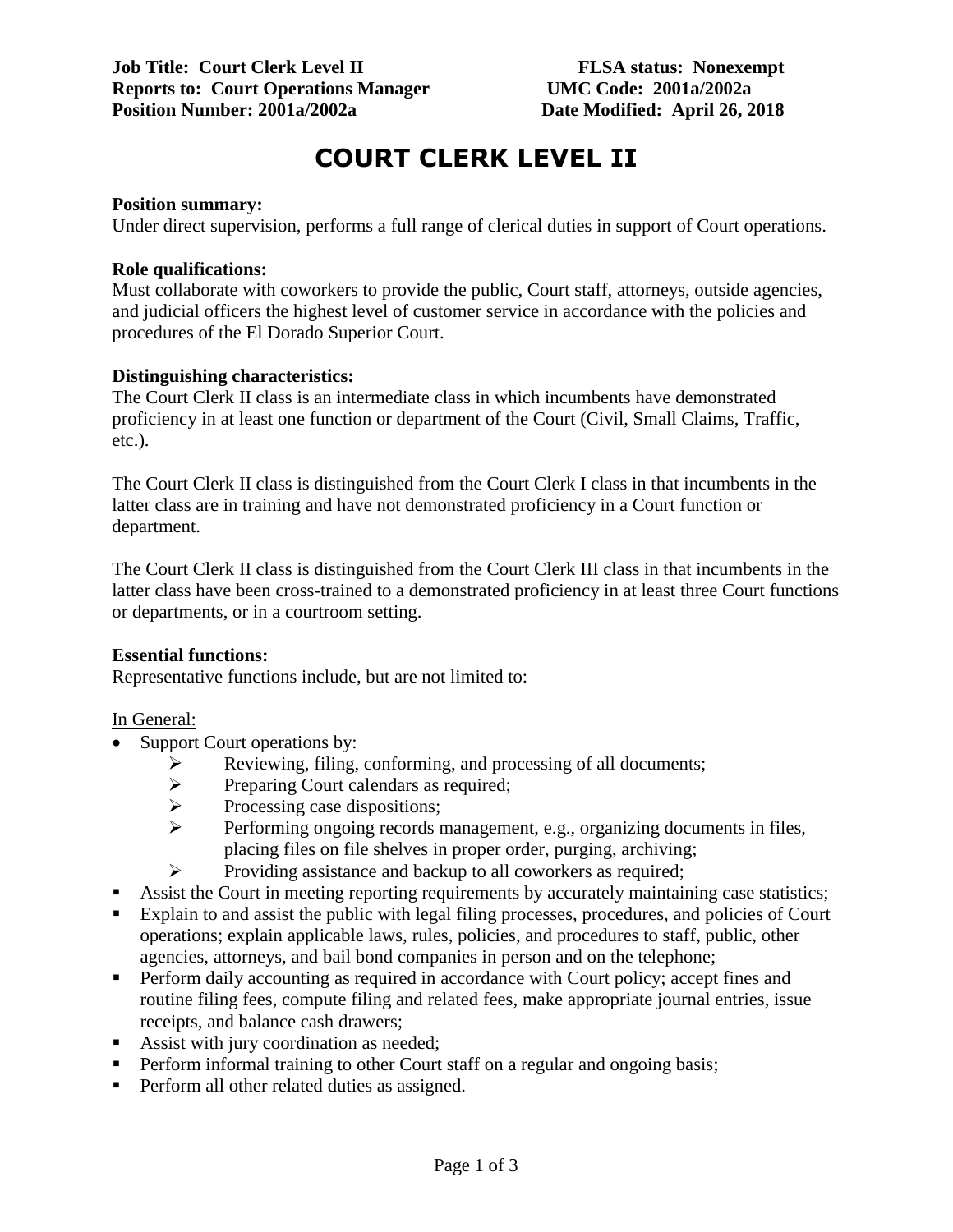## Calendaring:

- Copy, distribute, and post calendars; locate and pull all cases on calendar; check upcoming hearings; update calendars as needed; mark calendar with jury trials and estimate amount of days needed; ensure all documents relevant to proceedings are in the case file; route cases to appropriate bench officer; place rulings on telephone message line and website; obtain daily vCourt conference attendees reports from the telephonic appearance system;
- Process all requests for setting trials, continuances, and/or requests to advance or drop hearings;
- Contact Court-appointed counsel regarding availability; make appointment changes in case management system as needed;
- Schedule hearings, prepare and send applicable notice to litigants, post fees as required.

# **Knowledge, skills, and abilities:**

- Knowledge of the legal system and Court procedures, practices, and terminology;
- Knowledge of general office procedures, including filing, records management practices and procedures; organizing and maintaining accurate files and records;
- Knowledge of basic business data processing principles and practices, including word processor, database, and report formats using preprogrammed case management software;
- Knowledge of filing, conforming, and processing legal documents;
- Knowledge of applicable codes, Rules of Court, and statutes;
- Knowledge of correct English usage, including grammar, spelling, punctuation, and business letter writing;
- Knowledge of business arithmetic;
- Keyboard and typing skills to prepare timely, error-free correspondence, reports, and other documents and to ensure the workflow is processed timely and accurately;
- Ability to organize and prioritize work, meet critical deadlines, and coordinate multiple tasks;
- Ability to establish and maintain effective working relationships with those contacted in the course of work, including the public, attorneys, and judicial officers;
- Ability to prepare clear, accurate and effective correspondence, reports, policies, procedures, and other written materials;
- Ability to enter and retrieve data from the Court case management system accurately and efficiently;
- Ability to maintain strict confidentiality.

# **Education and experience:**

High School diploma or equivalent GED; AND one year of general clerical or office assistant experience. Court volunteer/intern experience is acceptable for general clerical or office experience.

A Bachelor's degree or Paralegal certificate can be substituted to meet the minimum qualifications for education and experience stated above.